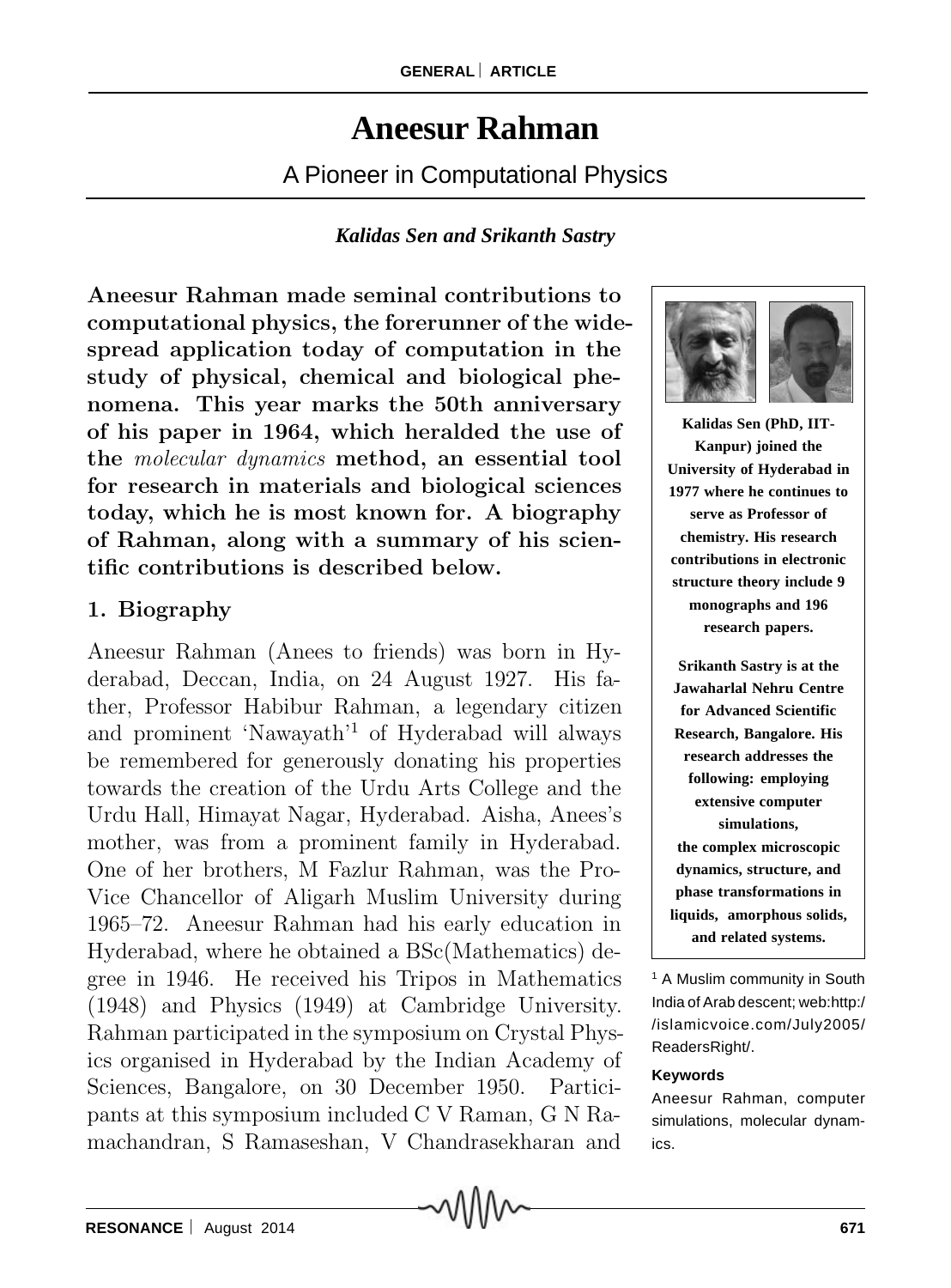2 http://www.ias.ac.in/php/ acadsymp.php3?alpha=H

3 Five in *Physica*: Vol.19, No.112, pp.145–165; pp.377– 384, 1953; Vol.20, No.16, pp.497–500, 1954; Vol.23, No.15, pp.26–30, pp.31–36, 1957; and one in *Current Science*, Vol.24, pp.370–371, 1955.

> Rahman was interested in exploring the structure of water molecule during his early scientific career.

V M Padmanabhan among others<sup>2</sup>. After the award of DSc in 1953 under the supervision of C Mannenback, Institute of Physics, Louvain University, Belgium, Rahman returned to Hyderabad to teach Physics at Osmania University (1953–57).

During the time Rahman was in Osmania University, he published six papers<sup>3</sup> on molecular structure of diatomic molecules which include topics such as polarizability of the hydrogen molecule ion (*Figure* 1), configuration interaction calculations on hydrogen molecule (*Figure* 2), computation of intensities of vibrational bands of light diatomic molecules, and excitation energies of lithium molecule. Rahman was interested in exploring the structure of water molecule during his early scientific career (an interest that later found full expression in the work on simulating water; see below) and used a FACIT mechanical calculator for his research at Osmania. In 1956, Rahman was awarded a National Postdoctoral Fellowship from Delhi which enabled him to carry out full-time research at the Physics Department of Osmania University. The fellowship was awarded for 3 years.

During the period (1953-57) he worked in Osmania University, Rahman remained in constant contact with Professor Mannenback's laboratory. In 1951 as a young research scholar, Aneesur Rahman met Yueh-Erh Li, a Chinese student pursuing an MD degree in Louvain University. After Li successfully completed her M D, Rahman went back to Belgium to marry her on November 3, 1956. Subsequently, Rahman returned to Osmania University. Aneesa, their daugther was born on 17 December 1957 in Hyderabad. After the completion of the three-year fellowship at the end of 1957, the Rahmans left for Bombay. Rahman worked at the Tata Institute of Fundamental Research for a little over a year (1958–59) during which time he also gave regular lectures at the DAE training school. Thereafter, the Rahmans returned to Belgium and stayed there for about a year. Aneesur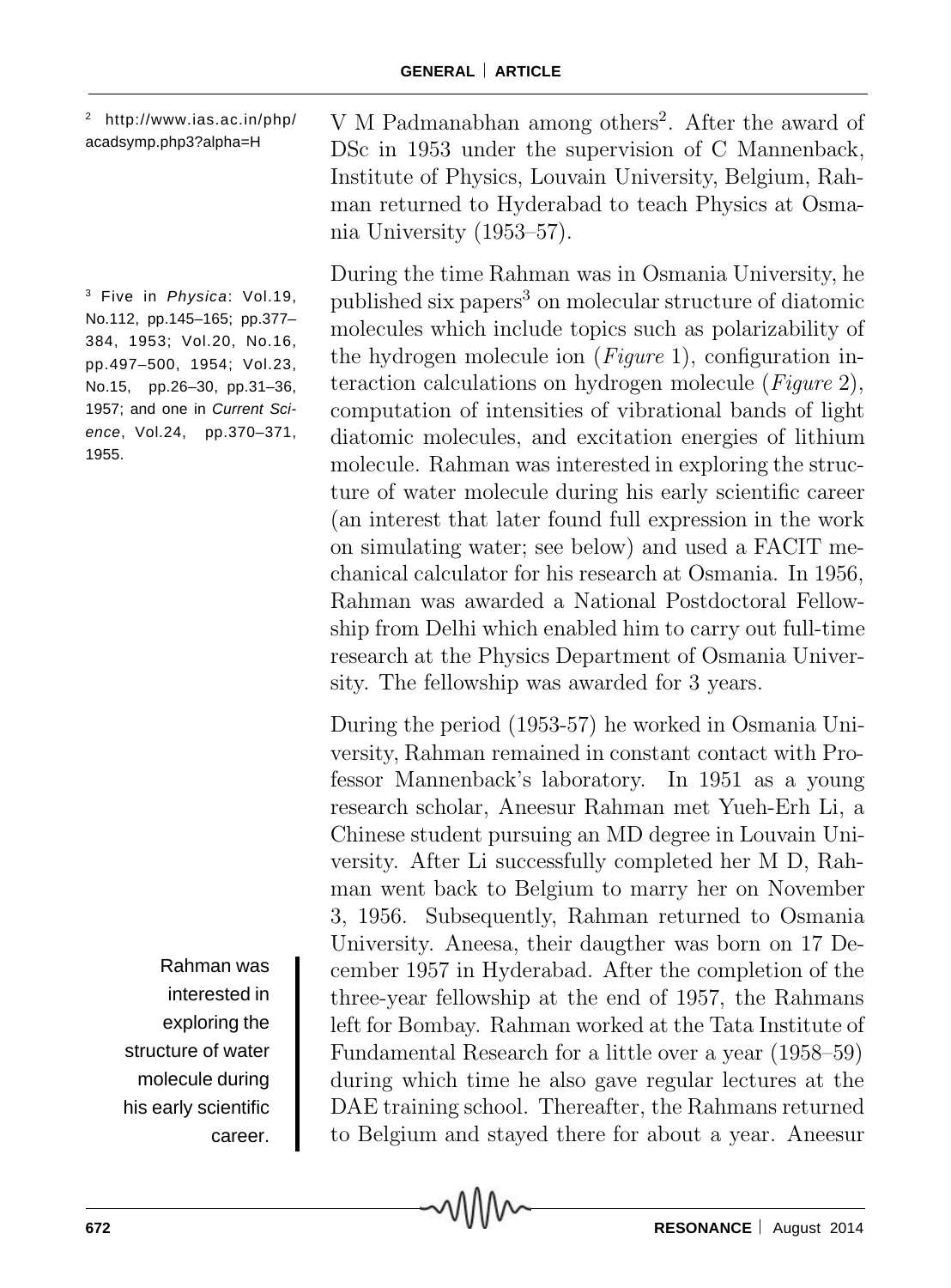Rahman, A. 1953

Physica XIX  $145 - 165$ 

**Figure 1.** Cover page of Rahman's paper in *Physica*, 1953; received on 27 Oct 1952.

## POLARIZABILITY OF THE HYDROGEN MOLECULAR-ION

#### by A. RAHMAN

Osmania University, Hyderabad Deccan (India) \*)

#### **Synopsis**

The electric polarizability of the hydrogen molecule-ion has been calculated using as a basis the rigorous solution of the Schrödinger equation for  $H_2^{\perp}$ . The energy of polarization has been calculated by means of exhaustive variation functions involving 9 terms for the parallel polarizability and 6 terms for the perpendicular case; it is shown that to an accuracy of four places after decimal the convergence with the above chosen variation functions is complete. An analytical method is developed to show how some insight can be obtained into the form of the variation function for the calculation of the polarizability and hence making the choice of terms for inclusion in the variation function not entirely empirical. The first two derivatives of the polarizability with respect to the internuclear distance are calculated. On the basis of data available up to date it is shown that if the parallel polarizability is calculated by means of Schrödinger second order perturbation theory then the convergence is extremely rapid.

By reference to previous calculations it is shown that the polarizability calculated on the basis of inaccurate unperturbed wave functions can deviate considerably in both directions from the true value. From this point of view a short discussion is given of the case of the hydrogen molecule arriving at the conclusion that even the best wave functions available for this molecule are not sufficiently accurate for the purpose.

A Morse type potential has been fitted for the energy of the molecule-ion and it is shown that the anharmonicity of this potential plays an important role in the calculation of the transition moments even for the lowest vibrational states of the nuclei.

1. Introduction. The problem of the electric polarizability of a quantum mechanical system is a typical problem in the perturbation theory of quantum mechanics and has attracted attention ever since the beginning of quantum theory. The polarizability of atomic

 $-145 -$ 

Rahman worked in Brussels at the newly started IBM Belgium and Y Rahman-Li (Jady Rahman to friends) worked in the laboratory of Christian de Duve (Nobel

<sup>\*)</sup> Now at Institut de Physique de l'Université, Louvain, Belgique, while on leave from Osmania University.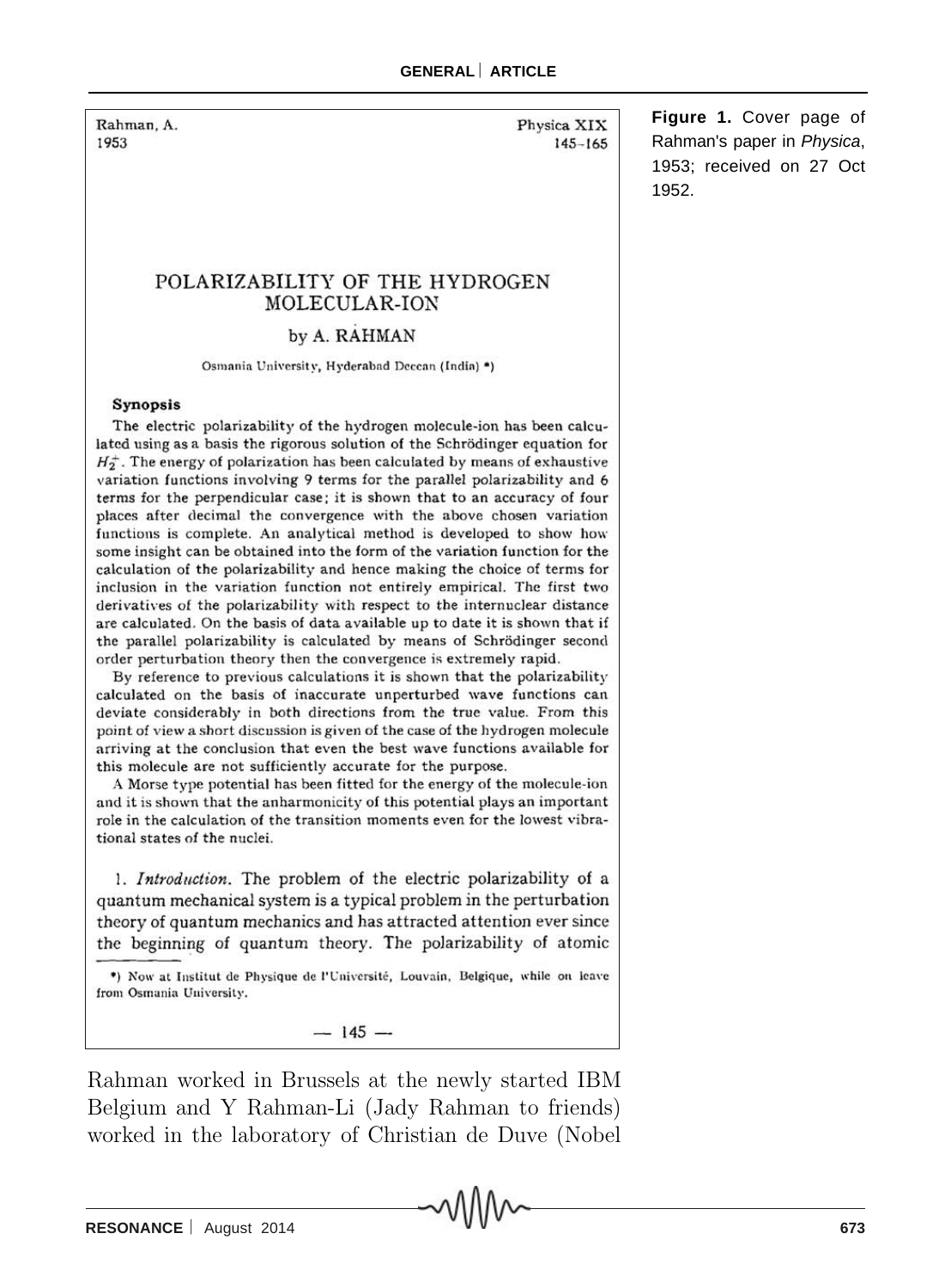### **Current Science pp 370-371 (1955)**

#### CONFIGURATION INTERACTION IN  $1\Sigma$ <sup>+</sup><sub>s</sub> STATE OF H<sub>2</sub> MOLECULE

THERE Is a close analogy between the way in which appropriate H-atom-like wave functions can be used for building up wave functions for atomic He and the way in which H<sub>2</sub>+-ion-like wave functions can be used for building up wave functions for molecular  $H_2$ ; this analogy has been noted by Mulliken<sup>1</sup> who has suggested several lines of work regarding the computation of configuration interaction in H<sub>2</sub> mole-A detailed calculation by Taylor and cule. Parr<sup>2</sup> has exhibited the accuracy that can be

pp 371 Letters to t No. 11 Nov. 1955 the value  $-2.3180$  a.u. can be pushed further towards the best value of James and Coolidge. Similar calculations at smaller internuclear distances are in progress and details will be published separately.

- 1. Mulliken, R. S., Proc. Nat. Acad. Sci., U.S.A., 1952, 38, 160.
- 2. Taylor, G. R. and Parr, R. G., Ibid., 1952, 38, 154. 3. James, H. M. and Coolidge, A. S., J. Chem. Phys.,
- 1933, 1, 825.

he Editor

 $\left[ \begin{smallmatrix} \textbf{Current} \\ \textbf{Science} \end{smallmatrix} \right]$ 

attained by a proper choice of H-like functions<br>for treating configuration interaction in the<br>case of atomic He.

So calculations of configuration interaction<br>for molecular  $H_2$  have been made so far, fol-<br>lowing the analogy noted above. A programme has been undertaken by the author to study configuration interaction in H<sub>2</sub> molecule, at various internuclear distances, using single electron wave functions which arise in the solution wave functions which arise in the solution of the  $H_2^+$  problem. The following is a preliminary notice of the computation made for the energy at the equilibrium nuclear distance, namely 1.4 atomic units (a.u.). The 1.4 a.u. is lower than any other value reported so far. It is even lower than the value  $-2.3154$  a.u. which James and Coolidge's have thought to<br>be the best possible without the explicit introduction of the interelectronic distance in the wave function.

In terms of the usual confocal elliptical co-<br>ordinates, the three configurations used were:  $(1s\sigma)$   $(1s\sigma)'$  :  $\psi_1 - e^{-\delta}$   $(\ell_1 + \ell_1)$ 

 $(1+p (\xi_1+\xi_2)+r\xi_1\xi_2)(1+c\eta_1^2)(1+c\eta_2^2)$  $(2p\sigma)^2$  :  $\phi_3 = e^{-\lambda} (\xi_1 + \xi_2) [\eta_1 \eta_3]$ <br> $(2p\pi)^2$  :  $\phi_3 = e^{-\mu} (\xi_1 + \xi_3)$  $(2p\pi)^2$  $[(\ell_1^{\;\;2}-1)\;(\ell_1^{\;\;2}-1)\;(\,1-\eta_1^{\;\;2})\;(\,1-\eta_2^{\;\;2})]^{\frac{1}{8}}$ 

 $cos(\phi_1 - \phi_2)$ .

In the  $(1 s\sigma)$   $(1 s\sigma)'$  configuration it was found more convenient to open out the shell by taking p and r as shown, rather than by taking two exponentials  $\delta$  and  $\delta$ ; for the sake of avoid-<br>try exponentials  $\delta$  and  $\delta$ ; for the sake of avoid-<br>ing unduly elaborate computations,  $\lambda$  and  $\mu$ <br>were taken equal to  $\delta = 0.75$ , which is the<br>James and Coolidg An extended to the cancel and taking  $\delta = 0.75$ , the (i) Using  $\phi_1$  only and taking  $\delta = 0.75$ , the energy was found to be minimum when  $p = 0.0134$ ,  $r = -0.03693$  and c = 0.255, the minimum value being  $-2.2727$  a.u.<br>(ii) Using  $\phi_1, \psi_2$  and  $\phi_3$ , taking  $\delta = \lambda = \mu =$ 

0.75,  $p = 0.01134$ ,  $r = -0.03693$  and  $c = 0.255$ ,<br>the minimum value of the energy is -2.3180  $a.u$ 

The value computed by Jumes and Coolidge with their 13 term wave function is  $-2.34705$ <br>au. Thus the correlation energy is more than halved in including the 'angular' configurations  $(2 p\sigma)^2$  and  $(2 p\tau)^2$  and a very close agreement with the actual energy has been obtained by taking one electron molecular orbital functions of the type  $(1s\sigma)$ ,  $(2p\sigma)$  and  $(2p\pi)$ . Of course a certain amount of advantage has<br>been lost in taking  $\delta = \lambda = \mu$  which means that

**Figure 2.** Excerpts from *Current Science*, 1955.

Laureate in Physiology or Medicine, 1974) in Louvain. To quote Jady Rahman, "Because Anees was invited to join a new Solid State Division at the Argonne National Laboratory and I also had an offer to work at the Biomedical Division at Argonne National Lab, we left Europe for the US, in March 1960 to join Argonne National Lab." Rahman worked at Argonne for the next 25 years, after which he moved to the University of Minnesota in 1985 as a Professor of Physics and Fellow at the Supercomputer Institute. A photograph of Aneesur Rahman taken in 1967 obtained courtsey Jady Rahman is presented in *Figure* 3. Jady Rahman served at the Biology Division, Argonne, during 1960–85. In 1996, she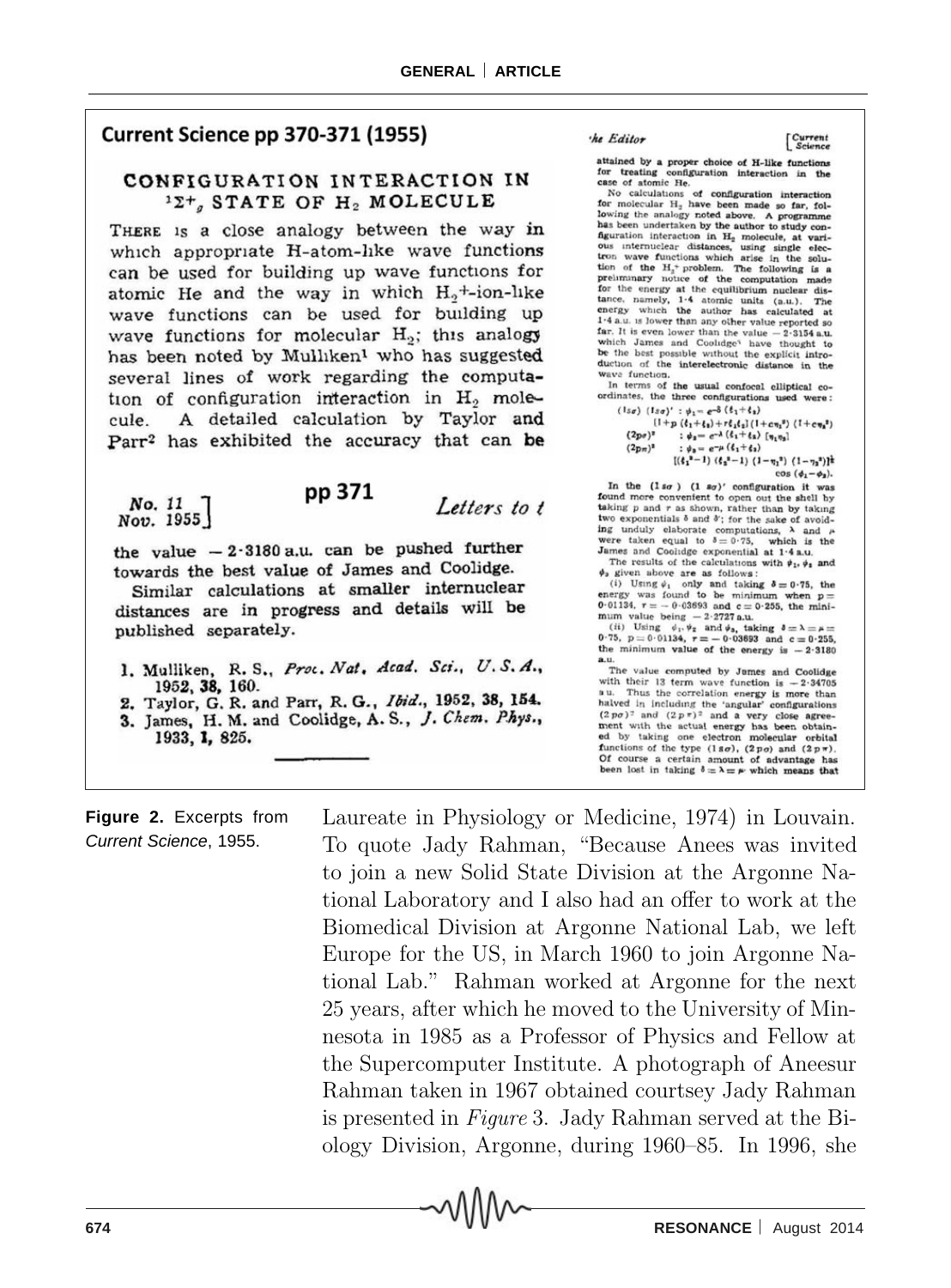#### **GENERAL** ⎜ **ARTICLE**

completed her term as Head, Department of Pharmaceutics, College of Pharmacy, University of Minnesota from where she retired in 2000. She now lives in San Diego. Their daughter, Aneesa Baker, presently works at Hewlett-Packard as a senior quality engineer in the greater San Diego area. The Rahmans finally decided to become US citizens during the year 1978–79. Unfortunately, after a prolonged treatment at the Mayo Clinic, Department of Radiation Oncology, Rochester, Minnesota for a medical condition due to non-Hodgkin's lymphoma, the world lost Aneesur Rahman on 6 June 1987, at a rather young age of 59.

# **2. Scientific Contributions**

Aneesur Rahman was a pioneer in the use of computation to study physical systems. His celebrated paper in 1964 (see *Figure* 4), describing his computational study of liquid argon, is generally considered to mark the beginnings of the molecular dynamics method, one of the two pillars<sup>4</sup> upon which rest the vast body of computational studies of a wide range of physical, chemical and biological systems and processes. Remarkably, Rahman's own work straddled a large swathe of this domain of potential applications of the technique he pioneered. His work explored the application of the computational technique of molecular dynamics to areas in

PHYSICAL REVIEW

VOLUME 136. NUMBER 2A



**Figure 3.** Aneesur Rahman in 1967. Courtsey: Dr. Jady Rahman.

4 The other is the Monte Carlo method.

**Figure 4.** Title and abstract of Rahman's paper in *Physical Review*,1964 on the molecular dynamics simulation of liquid argon.

19 OCTOBER 1964

#### Correlations in the Motion of Atoms in Liquid Argon\*

A. RAHMAN Argonne National Laboratory, Argonne, Illinois (Received 6 May 1964)

A system of 864 particles interacting with a Lennard-Jones potential and obeying classical equations of motion has been studied on a digital computer (CDC 3600) to simulate molecular dynamics in liquid argon at 94.4°K and a density of 1.374  $g \text{ cm}^{-3}$ . The pair-correlation function and the constant of self-diffusion are found to agree well with experiment; the latter is 15% lower than the experimental value. The spectrum of the velocity autocorrelation function shows a broad maximum in the frequency region  $\omega = 0.25 (k_B T/\hbar)$ . The shape of the Van Hove function  $G_s(r,t)$  attains a maximum departure from a Gaussian at about  $t=3.0$  $\times 10^{-12}$  sec and becomes a Gaussian again at about 10<sup>-11</sup> sec. The Van Hove function  $G<sub>d</sub>(r,t)$  has been compared with the convolution approximation of Vineyard, showing that this approximation gives a too rapid decay of  $G_a(r,t)$  with time. A delayed-convolution approximation has been suggested which gives a better fit with  $G_d(r,t)$ ; this delayed convolution makes  $G_d(r,t)$  decay as  $t^4$  at short times and as t at long times.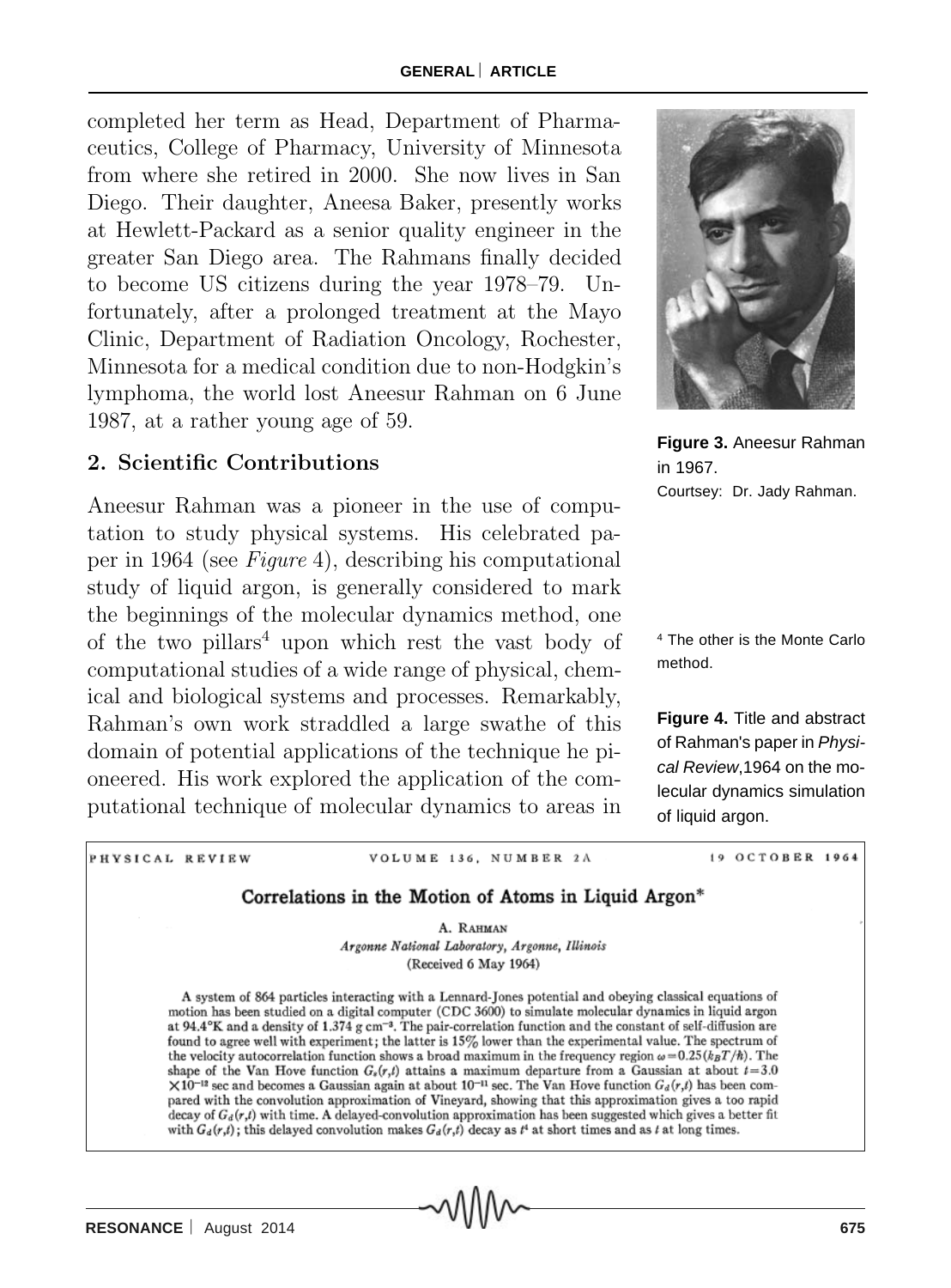Rahman's work explored the application of the computational technique of molecular dynamics to"areas in particle physics, condensed matter physics, chemistry, and the simulation of biomolecular solutions.

5 A mole, or 18 grams of water contains  $6.022\times10^{23}$  (Avogadro's number) of H<sub>2</sub>O molecules.

particle physics, condensed matter physics, chemistry, and the simulation of biomolecular solutions, to name a few broad areas. The awarding of the Nobel Prize in 2013 to Martin Karplus, Michael Levitt and Arieh Warshel "for the development of multiscale models for complex chemical systems", is recognition for one of the major lines of development in the application of computation in present-day science. Whether Rahman himself would have been a contender for the Nobel Prize had he lived longer is a matter of speculation, but his towering contributions are acknowledged through the annual award by the American Physical Society in the form of the 'Aneesur Rahman Prize in Computational Physics', to be given to a scientist from any country for outstanding achievement in computational physics. The Prize is funded jointly by IBM and the Argonne National Laboratory.

So, what is molecular dynamics and why is it such a powerful tool in the hands of scientists today? To answer this question, and to place Rahman's contributions in proper context, we must step back briefly to the beginnings of attempts to understand the properties of matter from knowledge about the atoms and molecules that they are made of. In the nineteenth century, while atomic theory was not yet well accepted, Ludwig Boltzmann and James Clerk Maxwell addressed the conceptually simple, but practically impossible, proposition of studying the movement of a large number<sup>5</sup> of individual atoms, in interaction with each other, in order to determine a small number of *thermodynamic* properties, such as the density of water at room temperature and pressure. In principle, such *macroscopic* properties can be obtained by averaging over the measurement time interval of *microscopic* quantities that depend on the time-dependent positions and momenta (or *trajectory*) of all the atoms. Though Newtonian mechanics offers a method, in principle, for calculating such trajectories,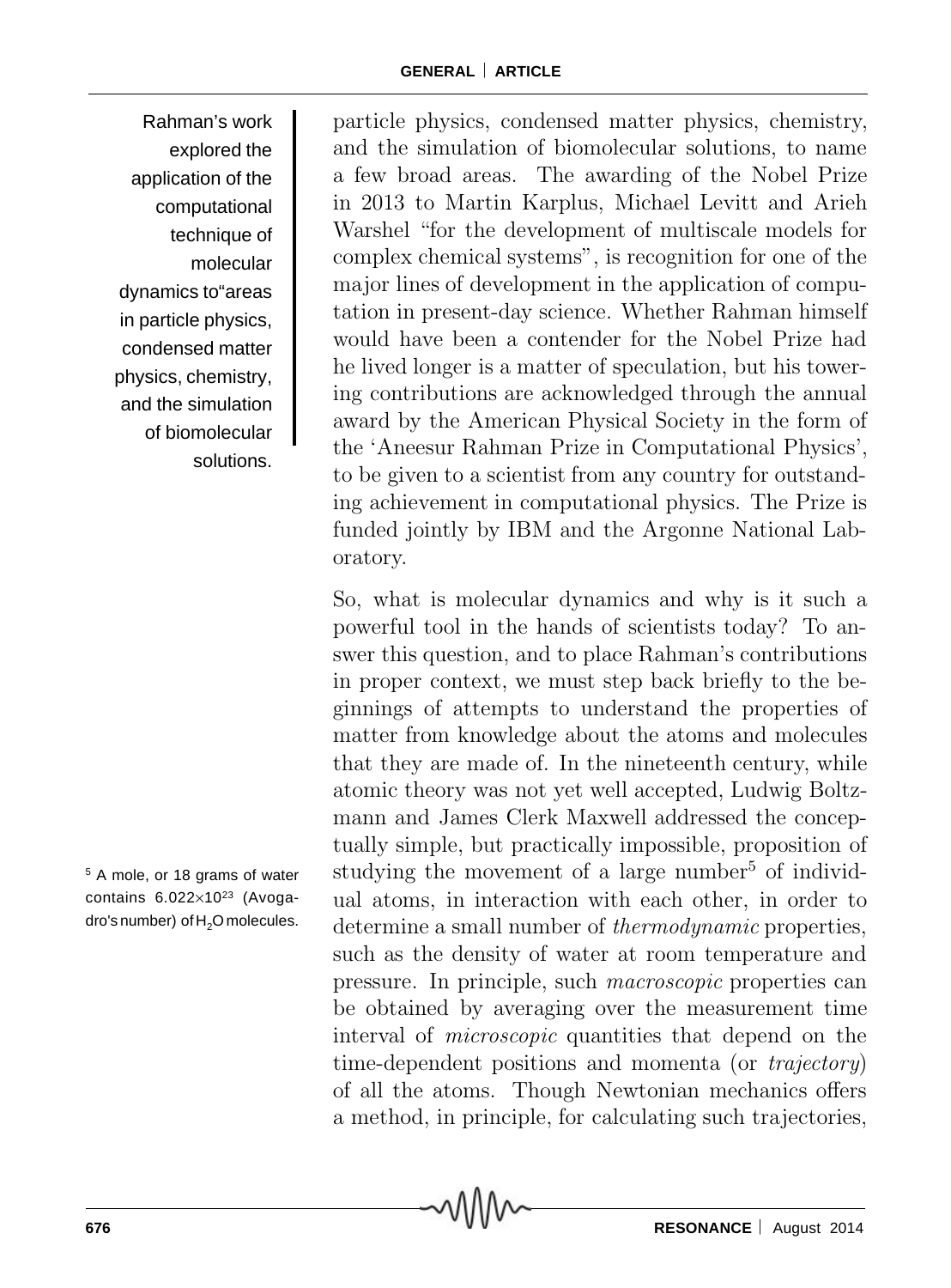doing so in practice was beyond hope. The conceptual revolution, brought about by Boltzmann, Maxwell, and J Willard Gibbs, in creating *statistical mechanics*, was to replace the computation of averages over trajectories by the computation of *distribution functions* for key properties (the energy, for example), and to evaluate macroscopic properties of substances as *statistical averages* over such distributions. The formalism of statistical mechanics, developed since, provides a basis for understanding the properties of matter in bulk, and together with quantum mechanics, forms the foundation for understanding much of the world around us. The calculation of appropriate averages for most substances is still a formidable task, but useful, accurate, approximations can be achieved in a wide variety of cases.

But, what if we could, indeed, calculate the trajectories of large numbers of interacting atoms with ease? The history of science may have been different if this was true in mid-19th century. By the mid-20th century, even though well-developed formulations of quantum mechanics and statistical mechanics were already in place, a large and growing scientific activity probing diverse materials and phenomena stood to benefit from the availability of tools that would allow such explicit calculations. The new tool that had come on the scene in the intervening period was the *computer*. Computers, developed around the period of the second world war, were beginning to be available in the nineteen-fifties for exploration of the spectrum of problems for which they could be useful. Computers could be used to numerically compute the trajectories of interacting atomic (and other) systems, which could not otherwise be calculated. The computation of trajectories in this way requires the repeated evaluation of forces, velocities and positions for at least many thousands of cycles, for at least hundreds of atoms, which is precisely the kind of task that is not humanly possible, but is tailor-made for computWhat if we could, indeed, calculate the trajectories of large numbers of interacting atoms with ease?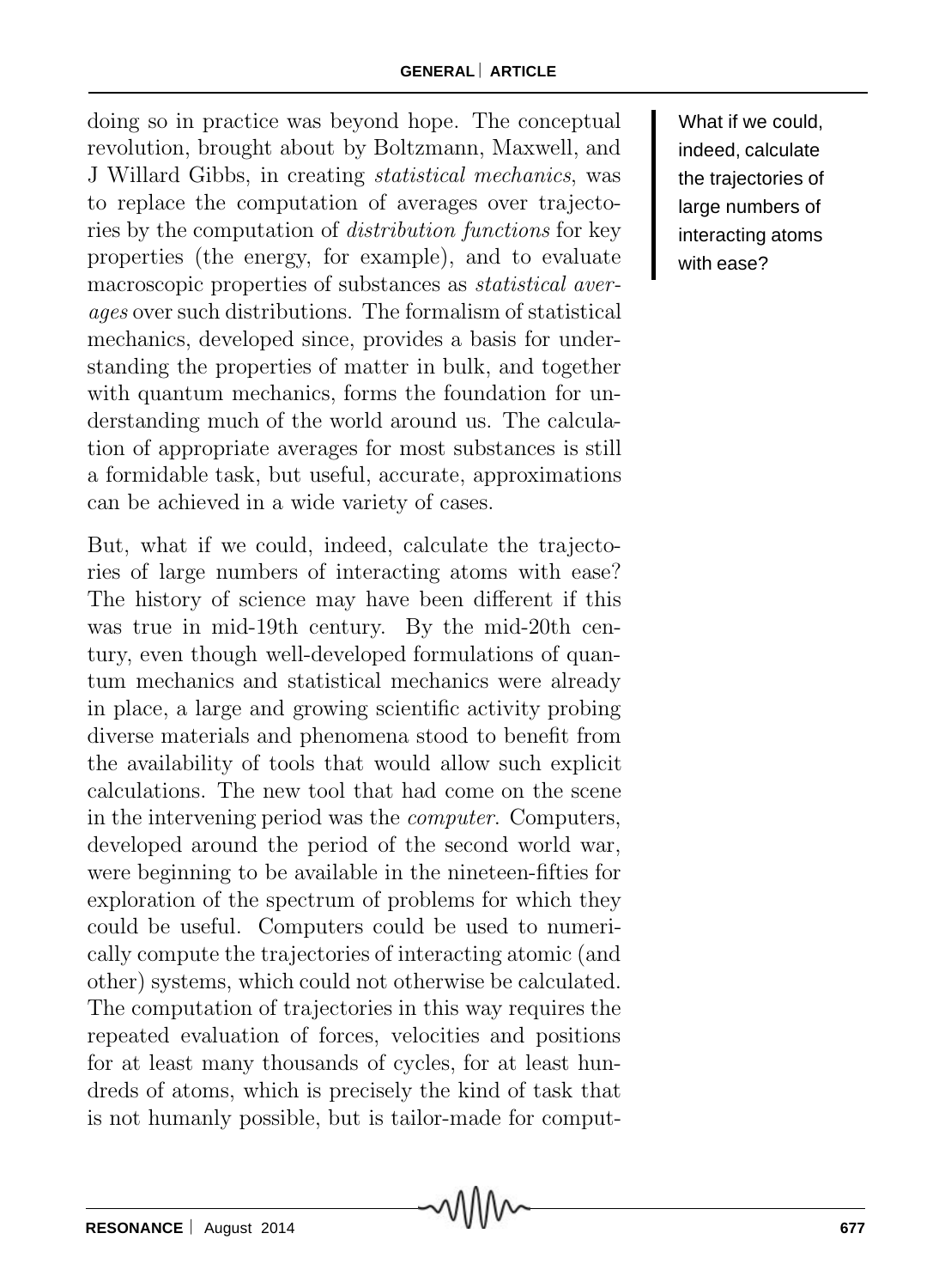ers. This simple idea forms the basis of the molecular dynamics method. An introduction to molecular dynamics simulations may be found in D Frenkel and B Smith, *Understanding Molecular Simulation*, Academic Press, 2002.

Molecular dynamics generates trajectories of interacting particles by numerically solving Newton's second law,  $F = m a$ , provided the forces between particles, however complicated, are specified, along with initial conditions that incorporate macroscopic properties such as temperature, density, etc. Then, matter in different states, such as solid and liquid states can be studied, and transitions between these states, as well as properties of any other system, e.g., proteins in solution, that may be similarly specified. A key assumption is that Newton's laws are adequate in describing the behavior of the particles (atoms, molecules) in question. Such an assumption is not valid for electrons, and thus, describing electronic structure requires a different set of techniques, but for most atoms and molecules, Newtonian or *classical* mechanics is adequate in principle. The earliest attempt at molecular dynamics, by Alder and Wainwright, considered a system of hard spheres, which bounced elastically off of each other. The problem of solving the equations of motion amounts to tracking the collisions between these particles and applying the collision rules to update the velocities of particles. Alder and Wainwright applied this method to study the transition between liquid and solid phases, and compared their results with Monte Carlo simulations. The presence of a freezing transition, in a system of particles which only interacted when in contact, was a surprise, and was significant in forming theories of phase transitions. Nevertheless, the development of a framework with which any system of atoms and molecules, with any specified type of interactions, could be simulated, and analyzed with the tools of statistical mechanics, had to await the work of Rahman<sup>6</sup>.

Molecular dynamics generates trajectories of interacting particles by numerically solving Newton's second law, *F* = *ma*, provided the forces between particles, however complicated, are specified.

6 The works of Vineyard and coworkers (1960), and Fermi, Pasta and Ulam (1955), however, anticipate some aspects of Rahman's work.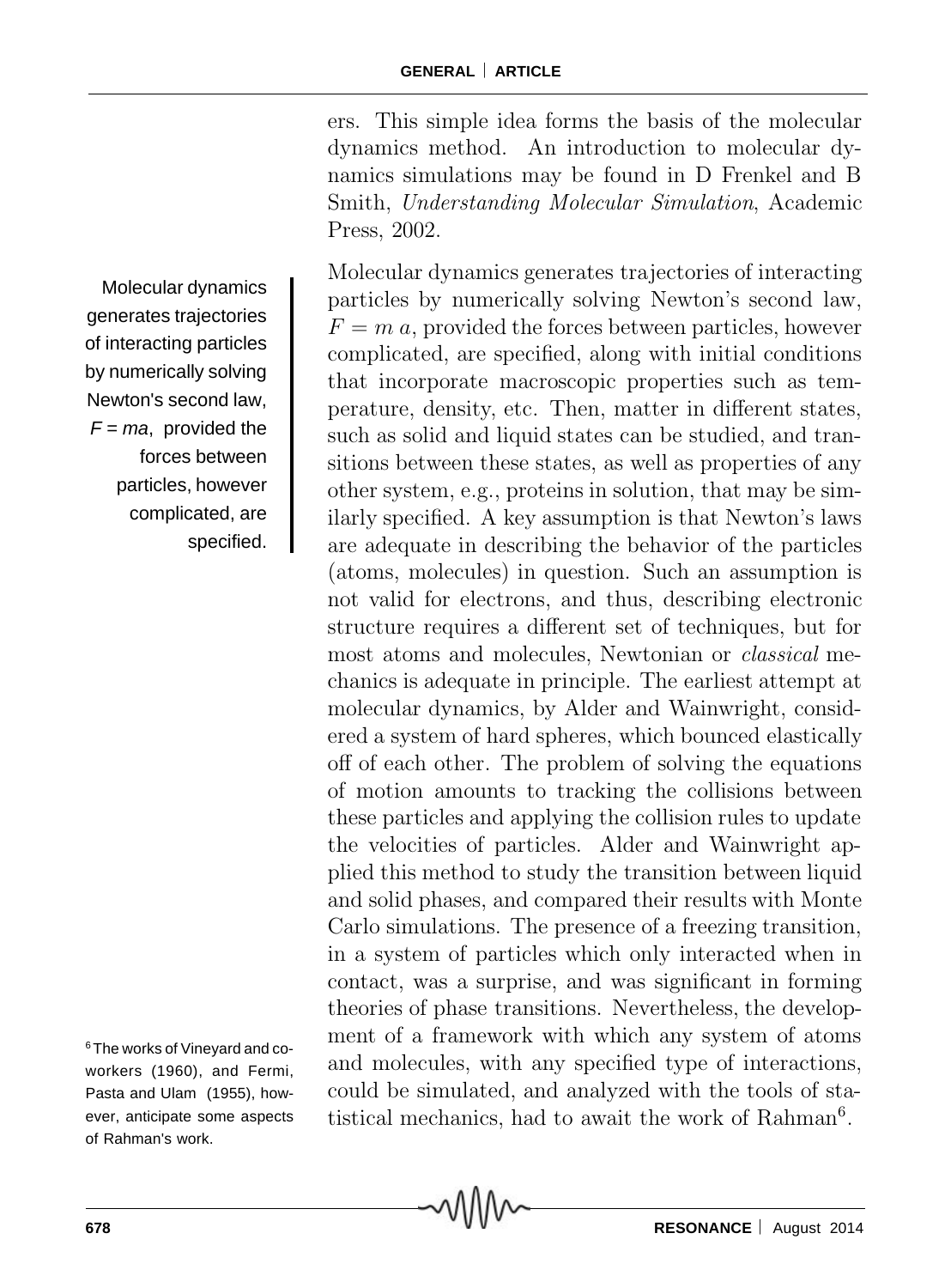.

In his classic paper in 1964, Rahman considered a system composed of 864 Argon atoms, which were modeled to interact *via* the Lennard–Jones potential, proposed to be suitable for noble gases:

$$
V_{\mathrm{LJ}}(r)=4\epsilon\left[\left(\frac{\sigma}{r}\right)^{12}-\left(\frac{\sigma}{r}\right)^{6}\right]
$$

The equations of motion arising from this interaction potential were solved numerically on a digital computer, for conditions that corresponded to a liquid. Rahman calculated a range of structural and dynamical properties, some of which were compared with experimental data. Apart from being the first molecular dynamics simulation for a realistic model of an atomic system, this paper was significant in a number of ways. The first is the choice of a liquid state point. At the time of Rahman's work (and since), the liquid state of matter had proved to be the most intractable theoretically, and experimental techniques (to some of which Rahman himself made significant contributions) with which to characterize 'condensed matter' (liquids and solids, for example) were just emerging, alongside important theoretical developments. Robert Zwanzig, a leading figure in the development of time-dependent statistical mechanics, noted in an influential review written in 1965: "Rahman's calculations provide what is probably the most detailed "experimental" information currently available about dynamical processes in liquids", presaging a key role played by computer simulations in subsequent decades, of being 'experiments' wherein detailed information about the system under study could be 'measured', and compared with theoretical calculations. Computer simulations have thus doubled as numerical experiments, as well as theoretical 'computations', carving over time a niche that encompasses traditional roles played both by theory and experiment.

In the context of molecular dynamics, the tone was cer-

Rahman's calculations provide what is probably the most detailed "experimental" information currently available about dynamical processes in liquids. – *Robert Zwanzig*, 1965

In the context of molecular dynamics, the tone was certainly set by Rahman's style, which sought to make solid contact with the latest experimental and theoretical approaches to the studied systems and phenomena.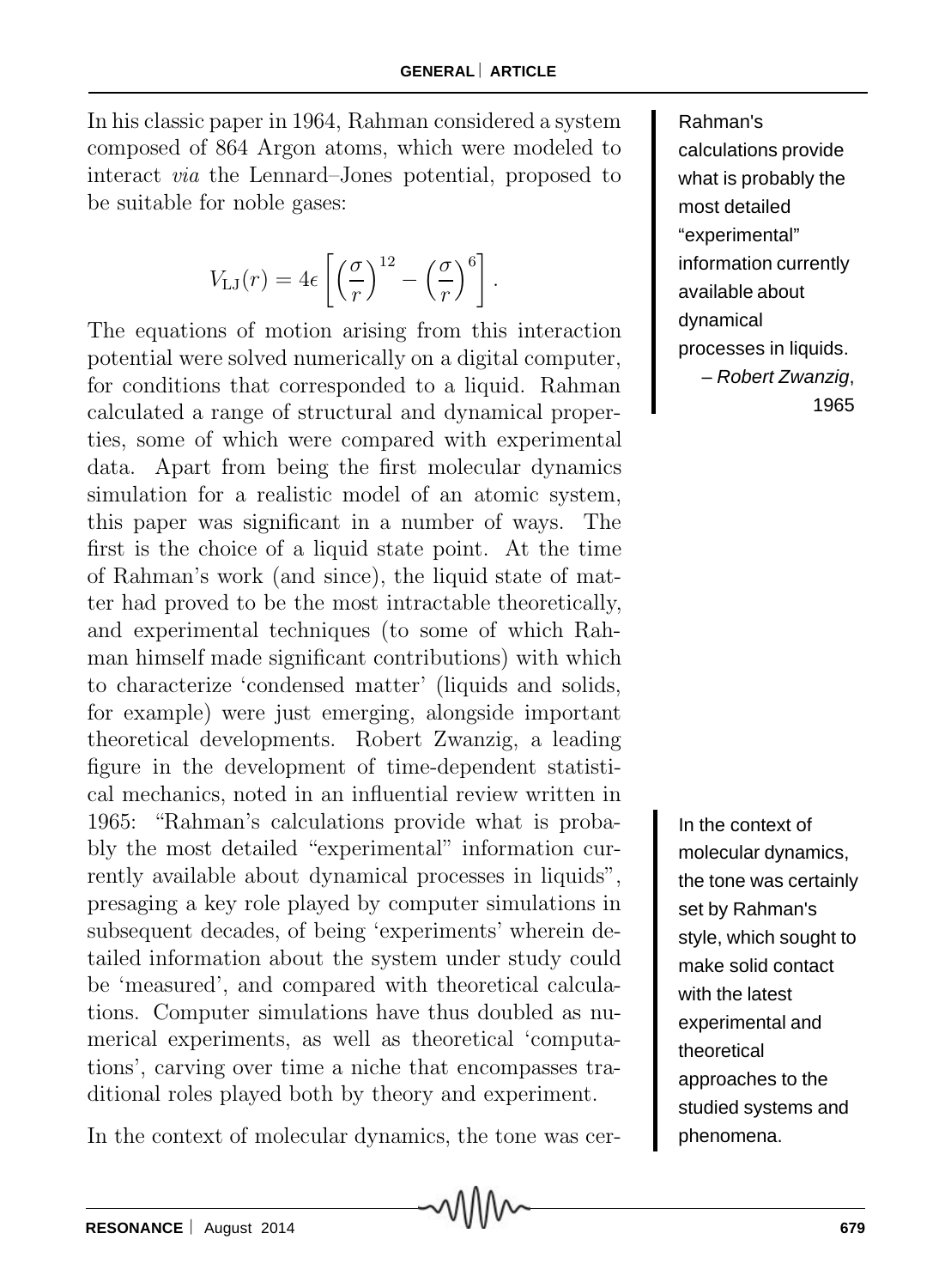In a series of about a dozen papers, Stillinger and Rahman studied various aspects of the thermodynamics, structure and dynamics of water, that set the stage for an extensive study of water in many situations over the coming decades.

**Figure 5.** Water snapshots. Courtesy: Amalendu Chandra, IITK.



tainly set by Rahman's style, which sought to make solid contact with the latest experimental and theoretical approaches to the studied systems and phenomena. This work is a landmark, and in 1984 a commemorative meeting (Rahman Festschrift) was held in Argonne National Laboratories to celebrate 20 years of its publication, with 129 participants, many of whom were leading experts in computational research (*Figure* 6). Celebrations are planned this year to commemorate 50 years of its publication.

Subsequently, Rahman's work involved the development and application of the molecular dynamics methods to a wide variety of physical systems, which are too numerous to be listed. Instead, two representative highlights are described here. But as noted by Michele Parrinello, a close colleague of Rahman, any such choice would be peaks on top of a very high plateau.

The first is the work by Rahman and Stillinger on simulating water using the 'ST2' interaction potential. As recalled by Frank Stillinger, Rahman and Stillinger met in a Gordon conference on the 'Chemistry and Physics of Liquids' in 1969, with Rahman presenting his pioneering work mentioned above, and Stillinger his work on a model of water he had developed with a colleague, A Ben-Naim. Discussions between the two led to a collaboration that resulted in the development and extensive simulation study of improved potentials for water. In a series of about a dozen papers, Stillinger and Rahman studied various aspects of the thermodynamics, structure and dynamics of water, that set the stage for an extensive study of water in many situations over the coming decades. In particular, computer simulations of water played a crucial role in the subsequent attempts to simulate biomolecular systems, since all biologically active matter exists in a medium of water.

Another notable work, done in collaboration with Michele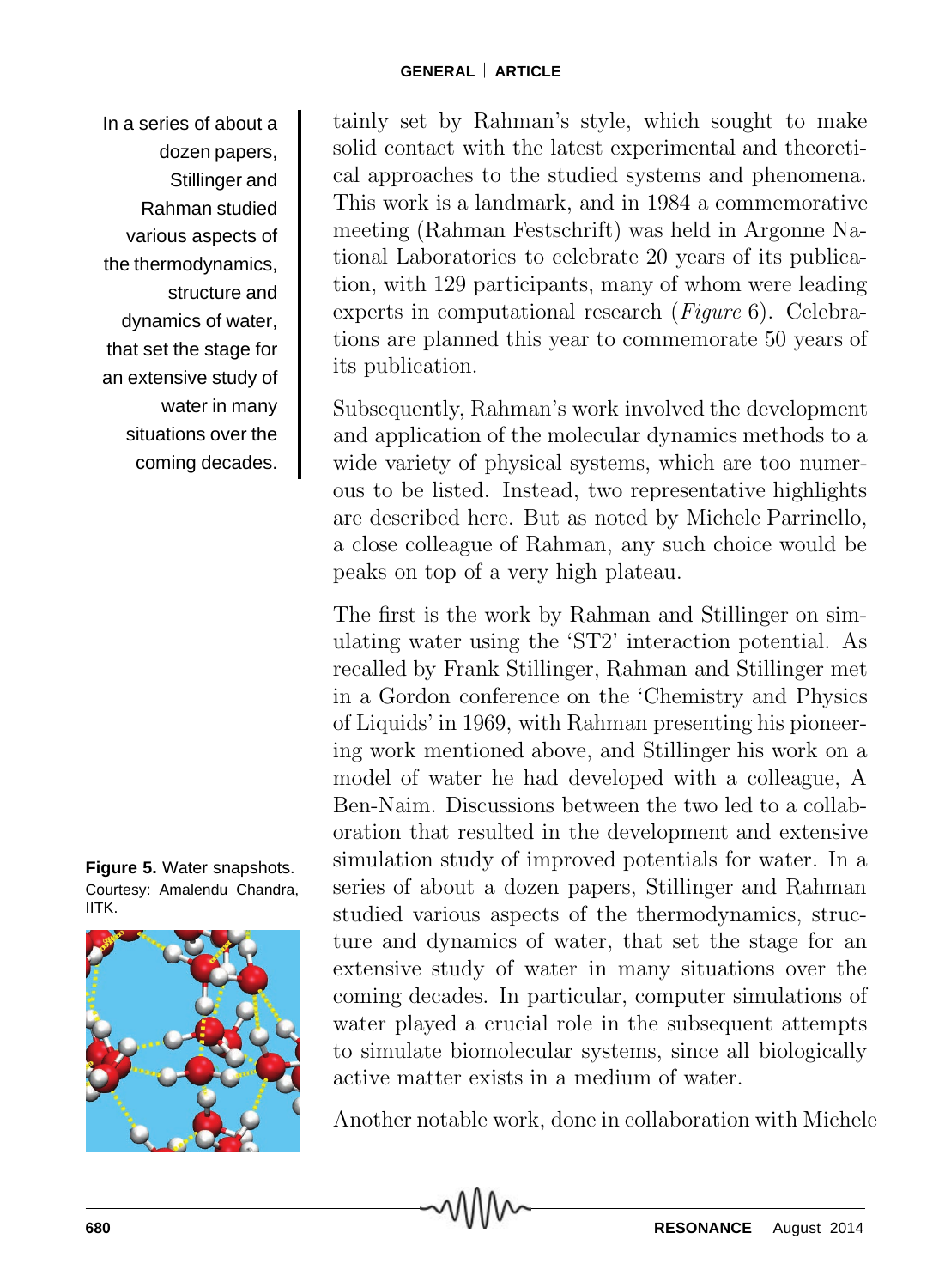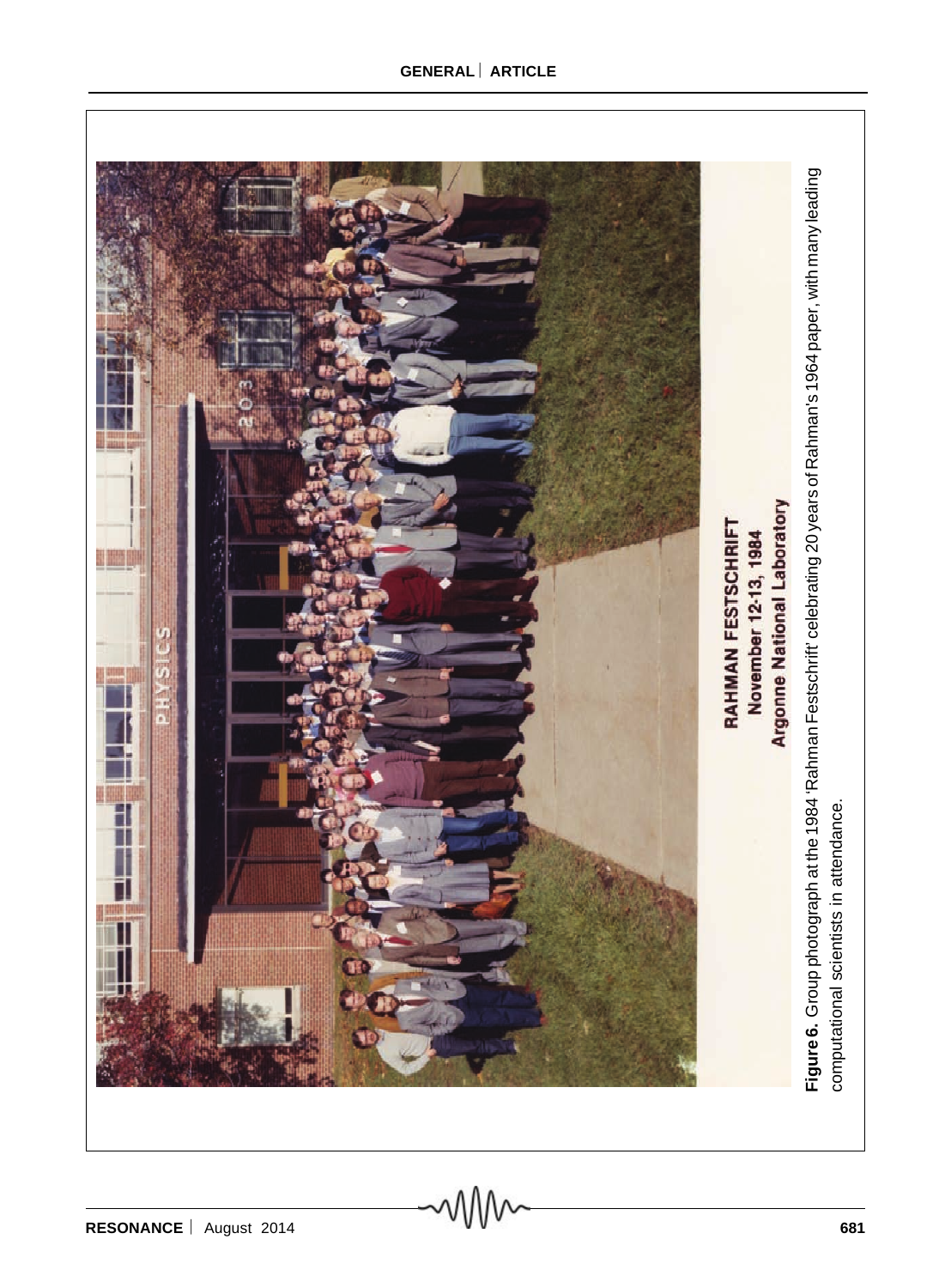Parrinello and Rahman overcame this difficulty by devising a method which also allowed for the shape and size of the simulation volume to change, clearing the way for the study of structural transitions in solids and much else.

 $7$  A cube of  $10 \times 10 \times 10$  atoms will contain 488 atoms on the surface.

A large number of outstanding scientists recall fondly his unassuming style, passionate engagement with his work, a deep appreciation of theory and experimental results available.

Parrinello, was to develop a method, now known as the 'Parrinello-Rahman' method, for performing molecular dynamics simulations of solids that may undergo phase transitions between crystalline forms with different symmetry. In computer simulations, one works with a small number of atoms as a matter of practical necessity, but employs tricks to prevent such small numbers from causing significant distortions. A major distortion that can arise is due to a large number of atoms being on the  $\text{surface}^7$  which does not represent the experimental system well. The trick employed to get around this is called *periodic boundary conditions*, which considers a larger system made up of copies of the set of atoms being simulated, periodically repeated in certain directions. In simulating crystals, these directions have to be compatible with the symmetry directions of the particular crystal simulated. These directions, however, change when the system undergoes a phase transition to another crystal structure, thus rendering the previous choice of boundary conditions unsuitable. Parrinello and Rahman overcame this difficulty by devising a method which also allowed for the shape and size of the simulation volume to change, clearing the way for the study of structural transitions in solids and much else.

As mentioned earlier, Rahman's body of work included diverse areas of physics: lattice gauge theory in particle physics, studies of solids and liquids including dynamics, structure, phase transitions, nucleation, freezing and glass formation, quantum mechanical simulations using the path integral approach, etc. These studies were carried out in collaboration with a large number of outstanding scientists, who recall fondly his unassuming style, passionate engagement with his work, a deep appreciation of theory and experimental results available, and of computers, and the sensitivity and personal care he showed towards his colleagues. He acted as a mentor to many younger colleagues in the US and Europe, and